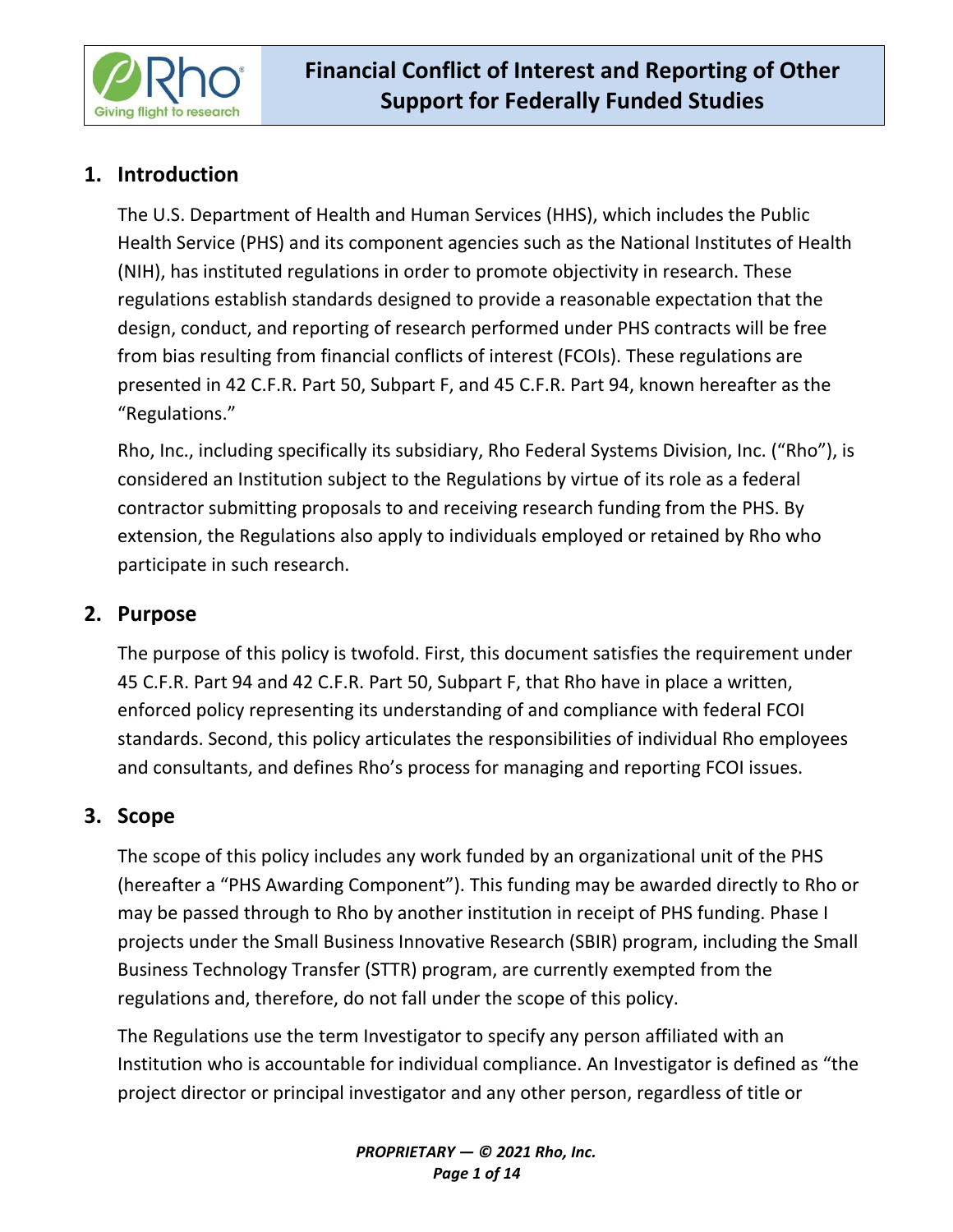position, who is responsible for the design, conduct, or reporting of research funded by the PHS, or proposed for such funding, which may include, for example, collaborators or consultants." The broadness of this definition makes it difficult to align it with specific roles or groups within Rho. Therefore, for the purposes of this policy, an Investigator shall mean any Rho employee or consultant/contractor who charges time directly to a project falling within the scope of this policy, as defined above.

# **4. Responsible Corporate Official**

Rho will designate an individual as the responsible Corporate Official as referenced in this policy. This individual reports directly to Rho's Chief Executive Officer in matters concerning FCOIs and is charged with the implementation and ongoing documentation of matters concerning this policy. The Corporate Official shall be responsible for collaborating with Rho's CEO, or their designee(s), when matters of judgment are necessary to determine compliance with this policy.

## **5. Types of Financial Interest**

A financial interest includes anything of monetary value, whether or not the value is readily ascertainable. Having a financial interest does not necessarily constitute a conflict. Assessing a financial interest for a possible conflict first involves establishing that the interest is significant enough in its scope to potentially bias an Investigator's activities.

5.1. Significant Financial Interest

As provided by the Regulations, a Significant Financial Interest (SFI) consists of one or more of the following interests that reasonably appears to be related to the Investigator's institutional responsibilities:

- Publicly traded entities: An SFI exists if the value of any direct remuneration (payment including salary, consulting fees, honoraria, etc.) received from an individual entity within the twelve (12) months preceding the disclosure AND the value of any equity interest (including stock, stock options, or other ownership interest) in the entity as of the date of disclosure, when aggregated, exceeds \$5,000.
- Non-publicly traded entities: An SFI exists if the value of any direct remuneration (payment including salary, consulting fees, honoraria, etc.) received from an individual entity within the twelve (12) months preceding the disclosure exceeds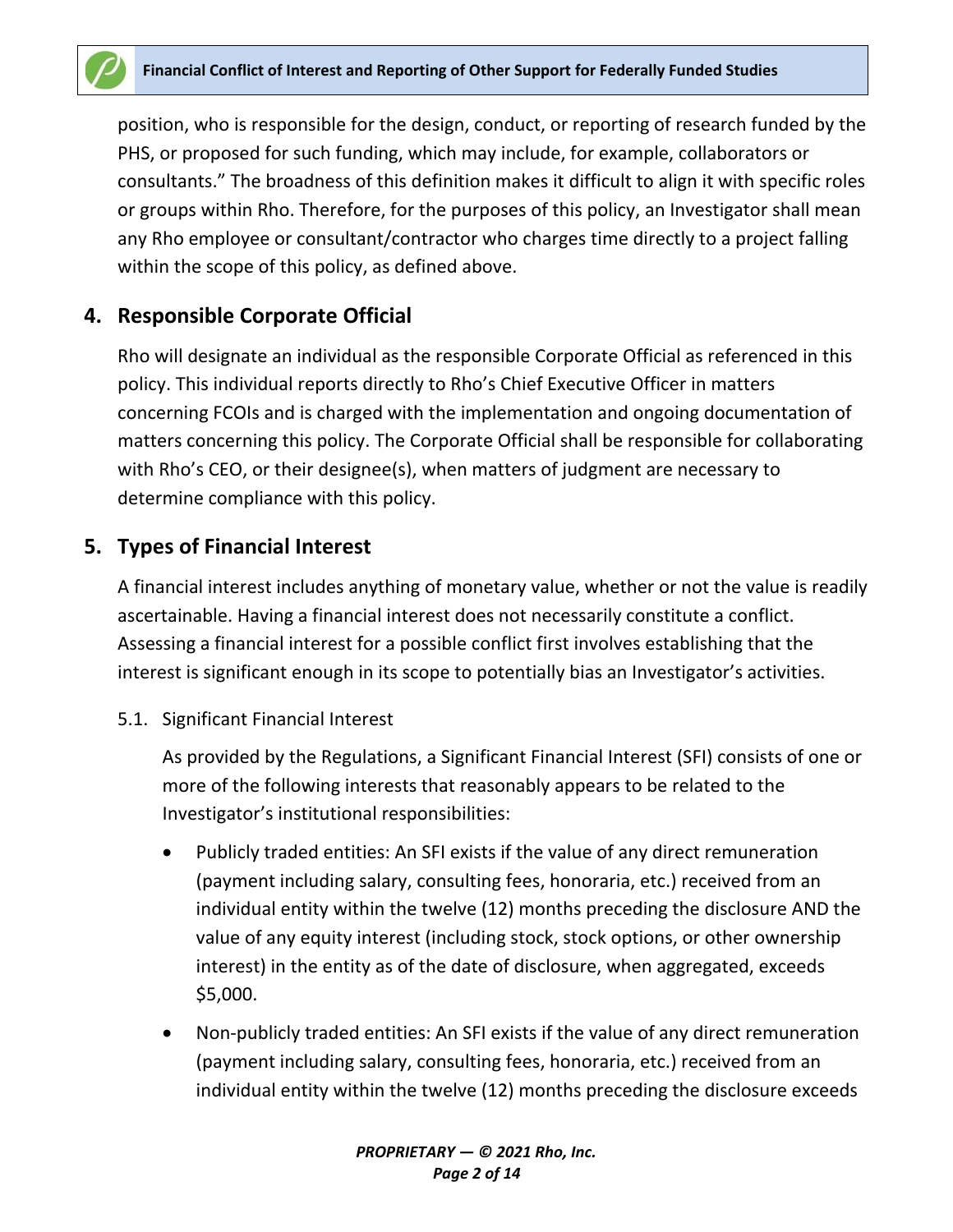

\$5,000 OR when the Investigator holds any equity interest (including stock, stock options, or other ownership interest).

- Intellectual property rights: These rights and interests (e.g., patents, copyrights) may constitute an SFI if they result in the receipt of income by the Investigator.
- Reimbursed or sponsored travel: An Investigator must disclose any reimbursed or sponsored travel (paid on behalf of Investigator) related to their Rho responsibilities. This disclosure must include (1) the purpose of the trip, (2) the identity of the party paying the expenses, (3) the destination, and (4) the duration. Please note that this requirement does not apply to travel paid by a Federal, state, or local government agency, an Institution of higher education as defined in 20 U.S.C. § 1001(a), or a teaching hospital, medical center, or research institution affiliated with an Institution of higher education.

An SFI does not include any of the following:

- Salary or other direct remuneration from Rho
- Any interest in intellectual property rights and interests assigned to Rho even if there is an agreement for an individual to share in royalties
- Any ownership interest held in Rho
- Income from seminars, lectures, or teaching engagements sponsored by Federal, state, or local government agency, an Institution of higher education as defined in 20 U.S.C. § 1001(a), or a teaching hospital, medical center, or research institution affiliated with an Institution of higher education
- Income from service on advisory committees or review panels for Federal, state, or local government agency, an Institution of higher education, or a teaching hospital, medical center, or research institution affiliated with an Institution of higher education
- Income from investment vehicles where the Investigator is not in control of the investment decisions, e.g., mutual funds and retirement accounts

Consistent with NIH Policy Guidance, references to Institutions of higher education or a federal, state, or local government agency refer only to a U.S. Institution of higher education or a federal, state, or local government agency within the United States. However, income from foreign Institutions of higher education are not excluded from the analysis of whether such income constitutes an SFI.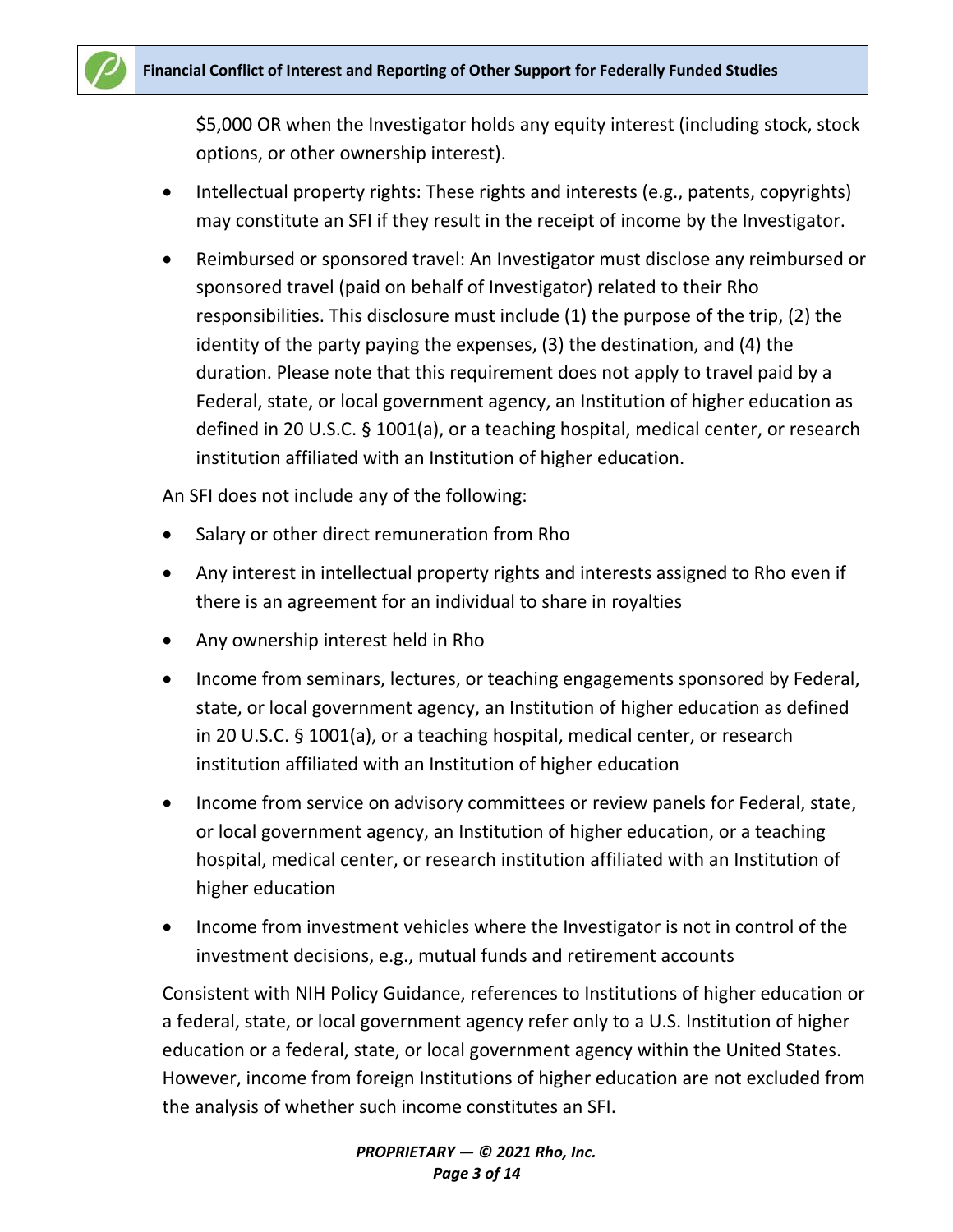

## **6. Financial Conflict of Interest**

In order for a financial interest to constitute an FCOI, the interest must be an SFI as defined above AND of such a nature that the interest could create a bias or suspicion of bias in the actions of the disclosing Investigator that directly and significantly affects the design, conduct, or reporting of PHS-funded research.

## **7. Investigator Disclosure Responsibilities**

In addition to complying with the training requirements outlined in the Training section below, Investigators shall be required to fully disclose all of their SFIs, including any SFIs with foreign entities, and those of the Investigator's spouse and dependent children, using the Financial Conflict of Interest Disclosure Process in Rho's Learning Management System (LMS). If an Investigator identifies a potential SFI, he or she will be required to complete a FRM-CP-002 Description of Significant Financial Interest Related to PHS-Sponsored Projects for each entity in which the Investigator may have an SFI.

Investigators shall undertake disclosure of their financial interests in the following situations:

- As part of Rho's annual FCOI disclosure process;
- When the Investigator is new to participating in a PHS-funded project;
- Within thirty (30) days of any change in an Investigator's financial interests that is relevant to his or her involvement in a PHS-funded project; and
- If the Investigator is being named in a proposal for PHS-funded research in a role that could be designated as Key Personnel under a resulting award.

In disclosing their SFIs, Investigators must distinguish whether the source of a significant financial interest is from a foreign or domestic entity and provide the address of the source of the significant financial interest.

In addition to all the items identified in the definition of SFI, Investigators must report any gifts that reasonably appear to be related to the Investigator's institutional responsibilities that as of the date of disclosure, when aggregated, exceeds \$5,000. For foreign entities, Investigators must report any gifts received, regardless of value, that could reasonably appear related to the Investigator's institutional responsibilities.

Investigators must attest to the accuracy and completeness of their self-reported significant financial interests.

> *PROPRIETARY — © 2021 Rho, Inc. Page 4 of 14*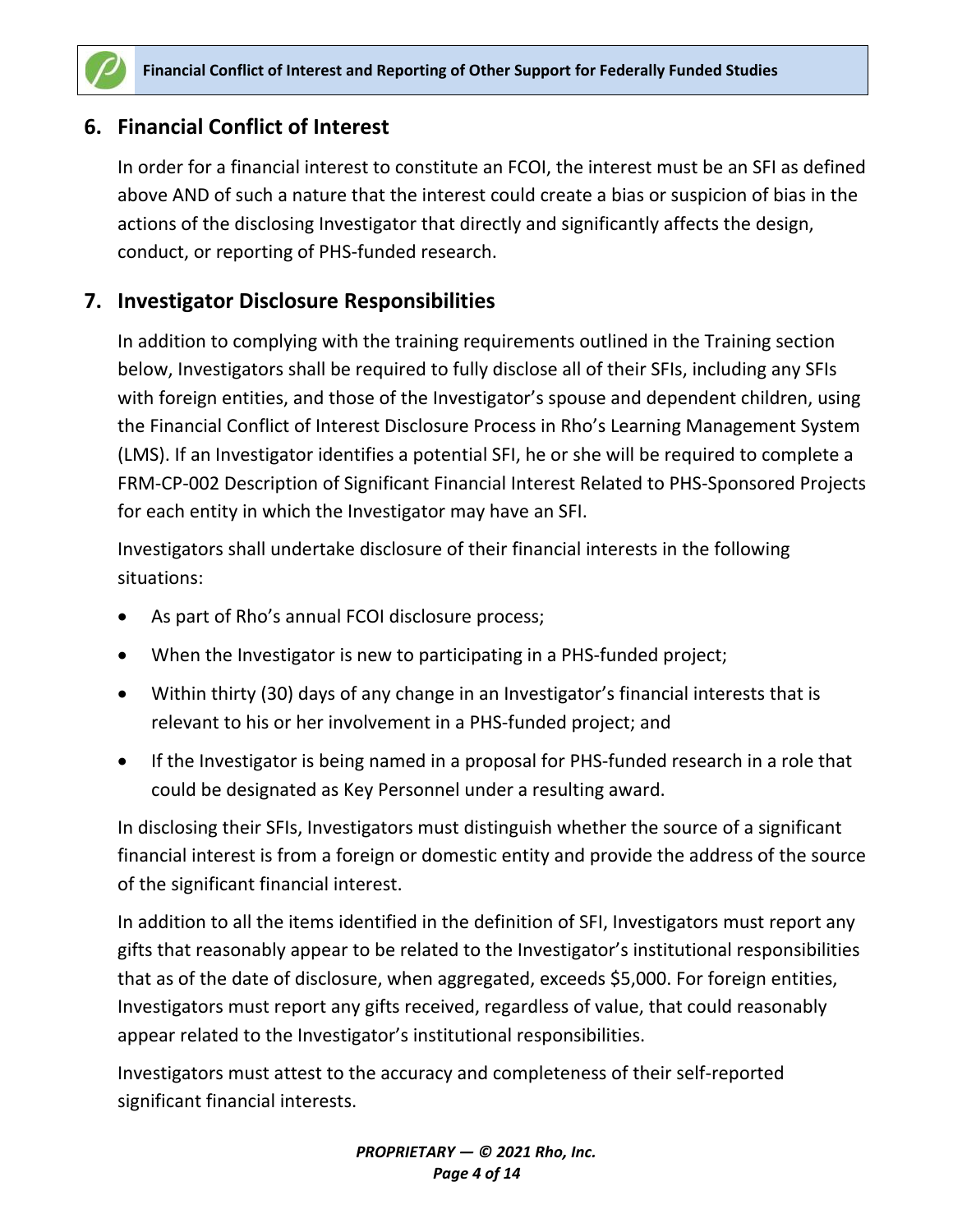If an Investigator has any questions or concerns over whether a financial interest constitutes an SFI, the Investigator will seek clarification and guidance from the Corporate Official prior to submitting their SFI disclosure and prior to their involvement in a PHSfunded project. The Corporate Official will work with Investigators to resolve any questions as to whether an Investigators' financial interest constitutes an SFI.

## **8. Assessment and Management of Investigator Significant Financial Interests**

If an Investigator declares that no SFI exists, these records will still be retained in the LMS for future reference. If the existence of an SFI is declared, the Corporate Official shall have sixty (60) days to complete the following steps:

- 1. Review the documentation to identify gaps or inconsistencies in the information disclosed by the Investigator and follow up with the Investigator for more information or clarification as needed;
- 2. Review the documentation to determine if an actual FCOI exists, including whether any such FCOI is with a foreign entity;
- 3. Meet with the involved Investigator to determine a means for managing or eliminating the conflict;
- 4. Create a management plan that shall specify the actions that will be taken to manage such financial conflict of interest going forward; and
- 5. Implement any other action determined necessary.

If complete resolution of the conflict cannot be achieved within sixty (60) days, the Corporate Official shall implement reasonable interim measures within this timeframe.

Whenever a management plan is implemented, the Corporate Official shall monitor Investigator compliance with the management plan on an ongoing basis until the completion of the PHS-funded research project.

Documentation of and discussions surrounding a disclosed SFI shall be kept confidential and disclosed internally only as necessary to ensure proper assessment and management of the relevant issues. No external disclosures shall be made except to the extent that disclosure is required by law.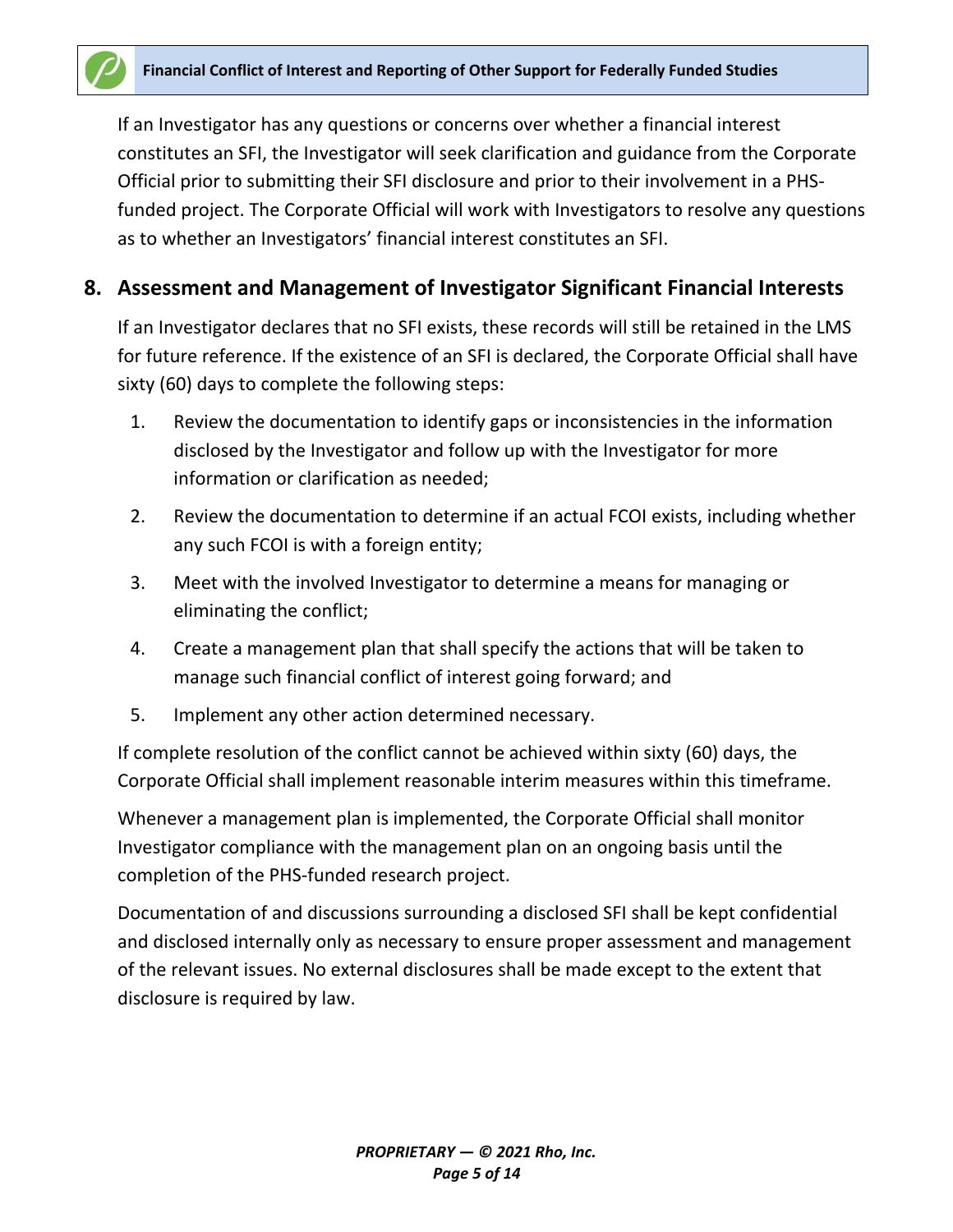

### **9. Retrospective Reviews**

In the event that an SFI is not reported by an Investigator in a timely manner or, for whatever reason, was not previously reviewed, the Corporate Official shall, within sixty (60) days, complete the Assessment and Management steps described above and if the SFI is then found to constitute a conflict, the Corporate Official will initiate a retrospective review and any additional measures required by the Regulations to assess whether any PHS-funded research undertaken by that Investigator may have been biased by the existence of the FCOI.

The Corporate Official shall document the retrospective review; such documentation will include the following key elements:

- 1. Project number;
- 2. Project title;
- 3. Project director or principal Investigator (PD/PI) or contact PD/PI if a multiple PD/PI model is used;
- 4. Name of the Investigator with the FCOI;
- 5. Name of the entity with which the Investigator has a financial conflict of interest;
- 6. Reason(s) for the retrospective review;
- 7. Detailed methodology used for the retrospective review (e.g., methodology of the review process, composition of the review panel, documents reviewed);
- 8. Findings of the review; and
- 9. Conclusions of the review.

The Corporate Official will complete the retrospective review within 120 days of a determination of noncompliance. If complete resolution of the conflict cannot be achieved between the date that the financial conflict of interest or the Investigator's noncompliance is determined and the completion of the Institution's retrospective review, the Corporate Official may implement reasonable interim measures within this timeframe.

Based on the results of the retrospective review, if appropriate, the Corporate Official will update the previously submitted FCOI report, specifying the actions that will be taken to manage the financial conflict of interest going forward.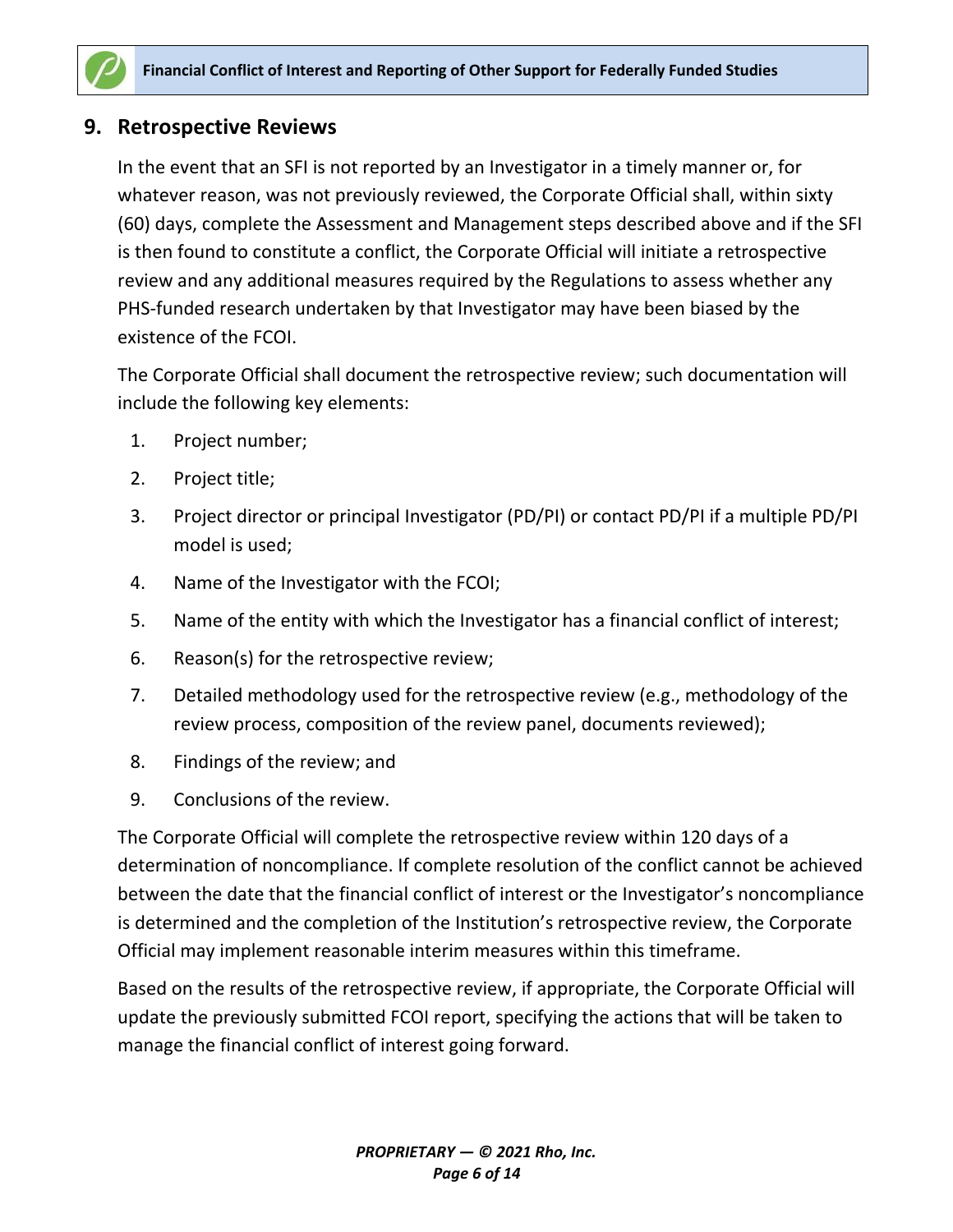

If bias is found, the Corporate Official will notify the PHS Awarding Component promptly and submit a mitigation report to the PHS Awarding Component. The mitigation report must include, at a minimum, the key elements documented in the retrospective review above and a description of the impact of the bias on the research project and Rho's plan of action taken to eliminate or mitigate the effect of the bias. Thereafter, Rho will submit FCOI reports annually.

#### **10. Sub-Recipient Compliance**

Rho shall ensure that written agreements with sub-recipients supporting PHS-funded work contain FCOI provisions if, and as applicable to, the type of work being performed. Such provisions shall be in compliance with the Regulations and the requirements of the applicable award.

#### **11. PHS Reporting**

Rho will provide initial and ongoing FCOI reports to the PHS as is required by the provisions of each PHS-sponsored award. Rho will also submit timely reports to the PHS regarding any individual conflict of interest issues that may arise during the term of an award.

#### **12. Retention**

Records related to Investigator disclosures and Rho's review of, and response to, such disclosures will be retained for at least three (3) years after the date when final payment is received by Rho for the applicable project or the date the final expenditure report is submitted to the PHS, whichever is later, or for such other period required by law (45 C.F.R. Subpart 4.7; 45 C.F.R. 75.361).

#### **13. Training on this Policy**

Documented training on this policy is required for all new Rho employees regardless of whether or not it is anticipated that the employee will meet the definition contained herein as an Investigator. Training shall also be required for contractors/consultants within 30 days of execution of the relevant contract if that contractor or consultant is expected to engage in activities that will be billed directly to a federal contract or grant.

Any employee or consultant/contractor who has not previously been trained on this policy and is asked to perform work that will be billed directly to a PHS-funded project shall document training on this policy as soon as is practically possible. In the case of a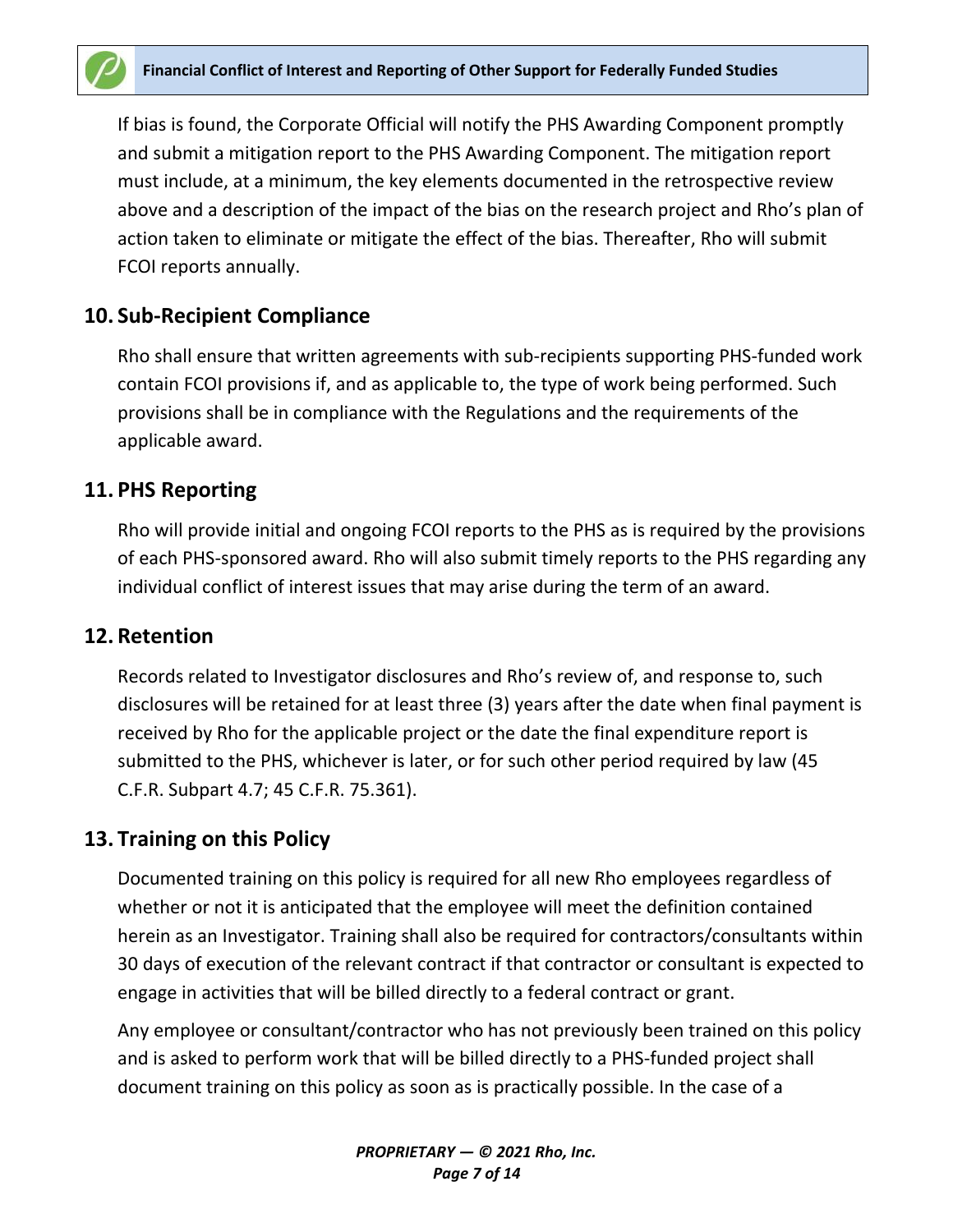

consultant/contractor, it shall be the responsibility of that individual's Rho personnel manager to ensure that the consultant/contractor is aware of this requirement and documents training appropriately.

Training on this policy for any employee or consultant/contractor meeting the definition of Investigator shall be renewed every four (4) years. Immediate retraining shall be necessary if an Investigator is found to have failed to comply with this policy.

Training or retraining on this policy will be required for all Investigators as soon as practicable if Rho revises this policy or any associated documents in a manner that affects the responsibilities of Investigators. Determinations regarding the need for retraining shall be made by the Corporate Official.

#### **14. Enforcement**

If the failure of an Investigator to comply with this policy is shown to have biased the design, conduct, or reporting of PHS-sponsored research, Rho will promptly inform the PHS Awarding Component of the corrective action taken or to be taken and will implement any reasonable corrective measures specified by the awarding component.

If the Corporate Official determines that an Investigator has failed to disclose significant financial interests, the Corporate Official will follow up with investigator to request additional information or clarification and recommend administrative or disciplinary actions, as appropriate, to ensure compliance with this policy. Such action may include, but is not limited to:

- Formal counseling (such as through a Human Resources [HR] action) regarding the breach of policies;
- Requiring the Investigator to take additional training(s);
- Suspending the Investigator from participating on the research project;
- Suspending the Investigator's employment; and
- Terminating the Investigator's employment.

In any case in which HHS determines that a PHS-funded research project of clinical research whose purpose is to evaluate the safety or effectiveness of a drug, medical device, or treatment has been designed, conducted, or reported by an Investigator with an FCOI that was not managed or reported by Rho as required by Regulation, Rho will require the Investigator involved to disclose the financial conflict of interest in each public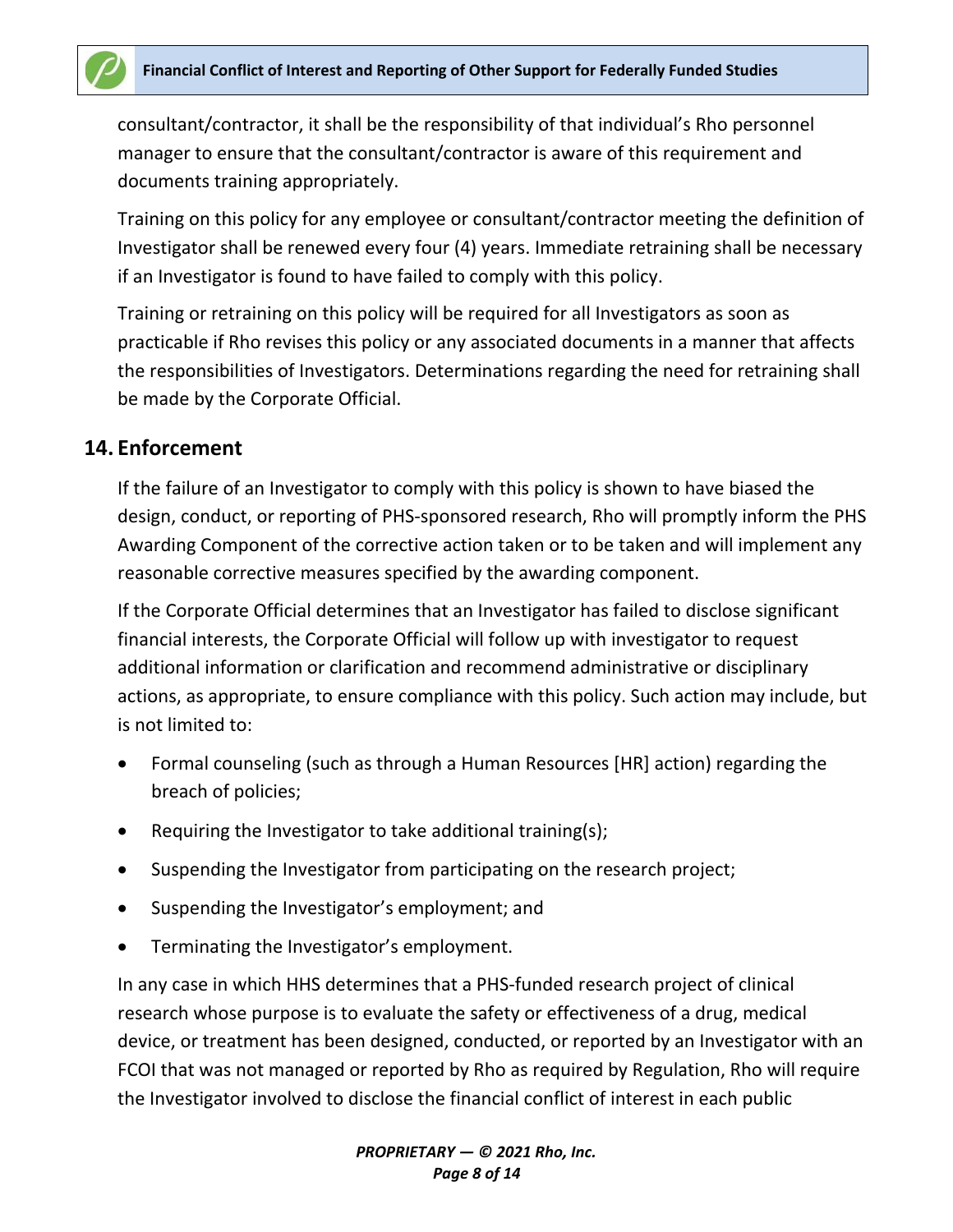

presentation of the results of the research and to request an addendum to previously published presentations.

Any Rho employee found to have deliberately concealed an SFI or to have willfully provided false information regarding an SFI is subject to disciplinary action up to and including termination of employment.

## **15.Other Support**

NIH requires applicants for NIH grants and cooperative agreements to supply certain information on other active and pending support (Other Support) as part of NIH's Just-in-Time procedures to prevent scientific, budgetary, or commitment overlap.

Other Support includes all resources made available to Rho in support of and/or related to all of their research endeavors, regardless of whether or not they have monetary value and regardless of whether they are based at the institution Rho identifies for the current grant. This includes resource and/or financial support from all foreign and domestic entities, including but not limited to, financial support for laboratory personnel, and provision of high-value materials that are not freely available (e.g., biologics, chemical, model systems, technology).

Other Support does not include training awards, prizes, or gifts. Rho will provide Other Support information for all individuals designated in an application as senior/key personnel, which are those devoting measurable effort to a project. The designation of an individual or role as "Key" is specifically written into a grant or contract. Thus for purposes of this policy, "Key" shall means those individuals or roles that are specifically named in the award.

If an Investigator who is senior/key personnel on a project identifies any instance(s) of Other Support to self-report, he or she will be required to complete a FRM-CP-003 Disclosure of Other Support Related to NIH-Sponsored Projects.

As part of its reporting of Other Support, Rho will:

1. List all positions and scientific appointments both domestic and foreign held by senior/key personnel that are relevant to an application including affiliations with foreign entities or governments. This includes titled academic, professional, or institutional appointments whether or not remuneration is received, and whether full-time, part-time, or voluntary (including adjunct, visiting, or honorary).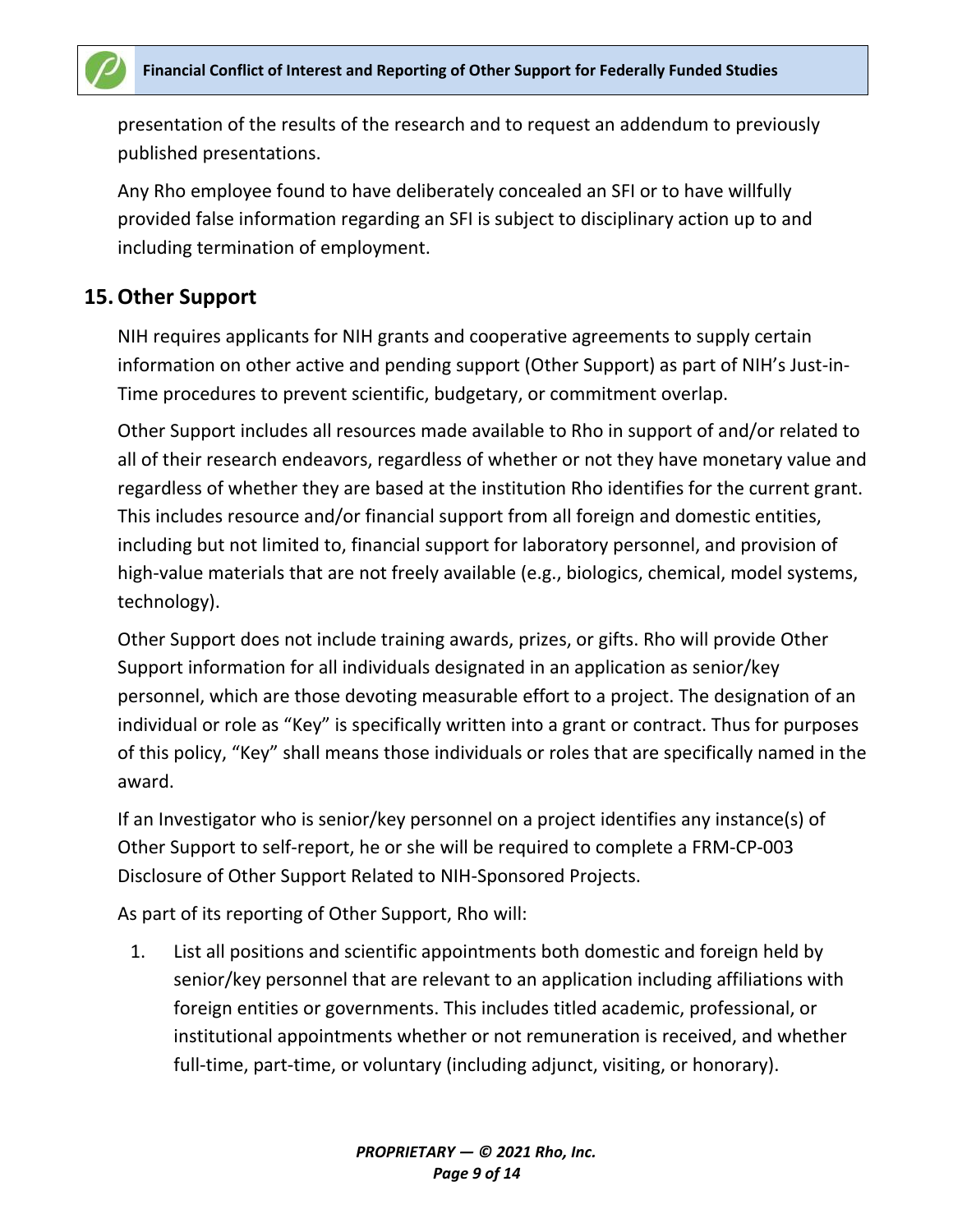- 2. Report all resources and Other Support for all individuals designated in an application as senior/key personnel—including for the program director/principal Investigator (PD/PI) and for other individuals who contribute to the scientific development or execution of a project in a substantive, measurable way, whether or not they request salaries or compensation. Information will be provided about all current support for ongoing projects, irrespective of whether such support is provided through Rho, through another domestic or foreign organization, or is provided directly to an individual that supports the senior/key personnel's research efforts.
- 3. Report all current projects and activities that involve senior/key personnel, even if the support received is only in-kind (e.g., office/laboratory space, equipment, supplies, employees). Rho will report all research resources including, but not limited to, foreign financial support, research or laboratory personnel, lab space, scientific materials, selection to a foreign "talents" or similar-type program, or other foreign or domestic support.
- 4. Provide the total award amount for the entire award period covered (including facilities and administrative costs), as well as the number of person-months (or partial person-months) per year to be devoted to the project by the senior/key personnel involved.

Rho will report all pending support at the time of application submission and prior to the award using the Just-in-Time Procedures by providing all information indicated above.

Rho will promptly notify NIH of any substantive changes to previously submitted Just-in-Time information up to the time of award, including "Other Support" changes that could lead to budgetary overlap, scientific overlap, or commitment of effort greater than 12 person-months for the PD/PI(s) or any senior/key personnel.

Further, if Other Support, as described as above, is obtained after the initial NIH award period, from any source either through Rho or directly to senior/key personnel, Rho will disclose the Other Support in its annual research performance progress report (RPPR) as needed.

Post-award, Rho will address any substantive changes by submitting a prior approval request to NIH in accordance with the NIH Grants Policy Statement (NIHGPS) section on "Administrative Requirements—Changes in Project and Budget—NIH Standard Terms of Award." NIH may also request additional Just-in-Time information on a case-by-case basis.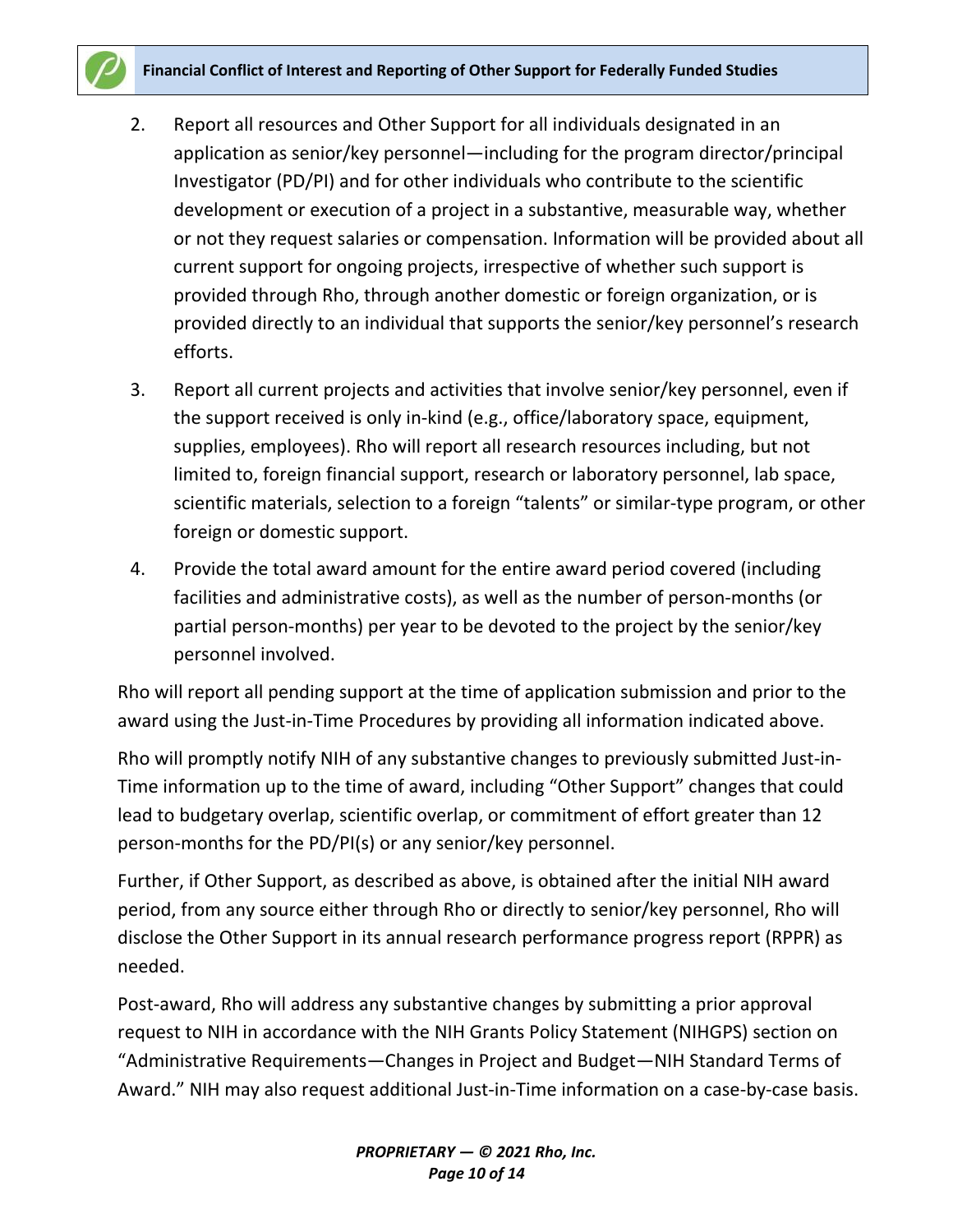Rho will provide additionally requested information as appropriate to comply with the Just-in-Time procedures and any appropriate request.

Rho will verify the accuracy and validity of all administrative, fiscal, and programmatic information it submits through the Just-in-Time process. In addition, Rho will monitor its compliance with this policy and inform NIH of any problems or concerns.

## **16. Investigator Responsibilities to Self-Report "Other Support"**

Investigators identified in an application as senior/key personnel must self-report to Rho the following types of information regarding their Other Support:

- 1. In-kind resources (e.g., office/laboratory space, equipment, supplies, employees, students, and visiting scholars);
- 2. Financial support through active grants;
- 3. Financial support through pending grants;
- 4. Financial support through other awards;
- 5. Financial support through cooperative agreements;
- 6. Financial support through contracts;
- 7. Professional affiliations (e.g., positions and scientific appointments);
- 8. Current or pending participation in "talents" or similar-type programs;
- 9. "Gifts" where items or funds are received with conditions attached or deliverables expected in return; and
- 10. Any other type(s) of support.

In addition, Investigators must identify whether the Other Support they receive is from a domestic or foreign entity. Investigators must attest to the accuracy and completeness of any self-reported Other Support.

If an Investigator has any questions or concerns over reporting of their Other Support, the Investigator will seek clarification and guidance from the Corporate Official. The Corporate Official will work with Investigators to resolve any questions regarding their reporting of Other Support.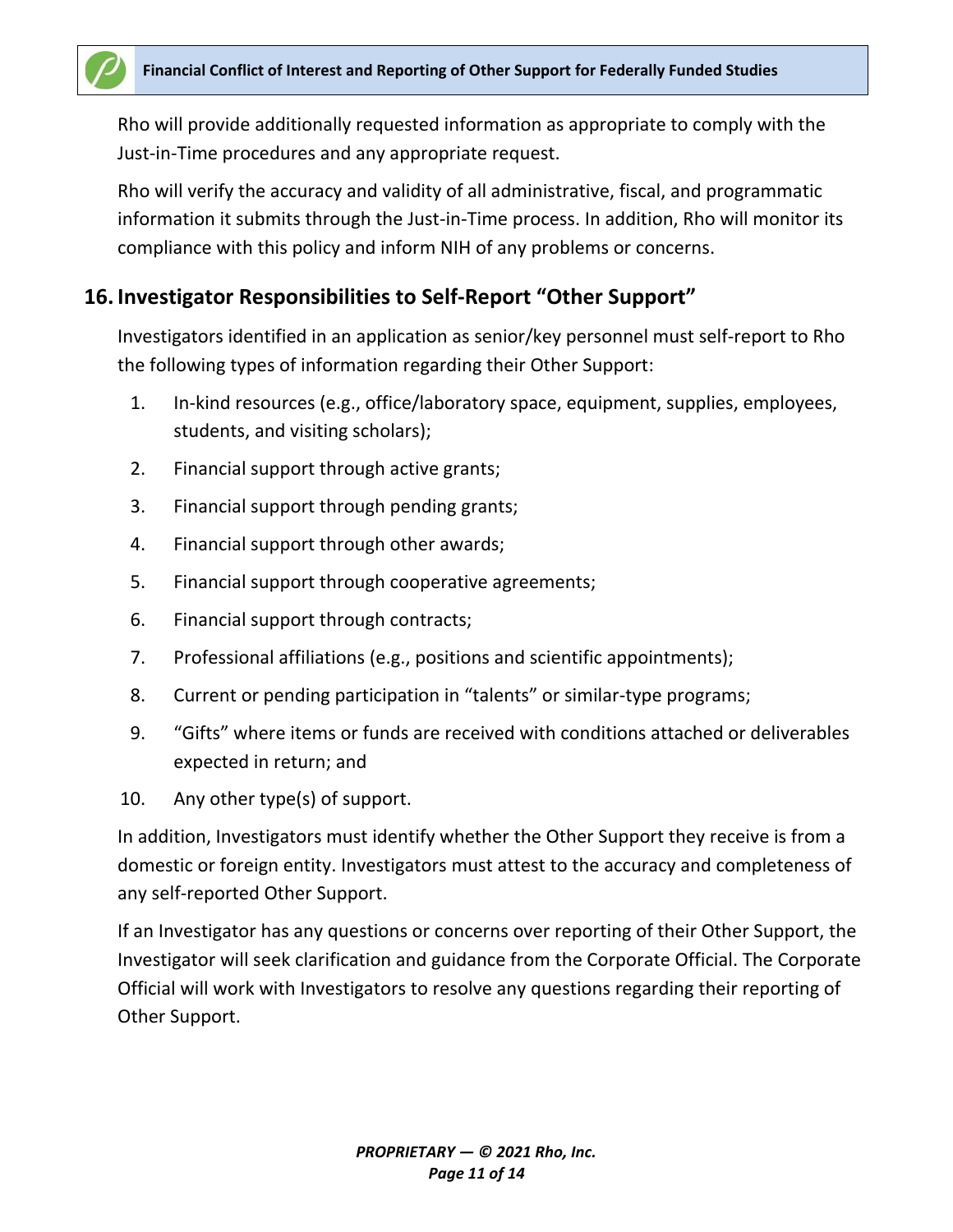# **17. Review of Investigators' "Other Support"**

The Corporate Official will review each Investigator's self-report to identify gaps or inconsistencies in the information disclosed by the Investigator and will follow up with the Investigator for more information or clarification as needed. In addition, the Corporate Official will contact entities with which an Investigator reports an agreement, contract, or grant to confirm the nature of the entity's relationship with the Investigator.

The Corporate Official will review Investigators' Other Support to identify whether it may cause scientific, budgetary, or commitment overlap to Investigators' research.

If the Corporate Official determines that an Investigator has failed to self-report Other Support, the Corporate Official will follow up with investigator to request additional information or clarification and recommend administrative or disciplinary actions, as appropriate, to ensure compliance with this policy. Such action may include, but is not limited to:

- Formal counseling (such as through an HR action) regarding the breach of policies;
- Requiring the Investigator to take training(s);
- Suspending the Investigator from participating on the research project;
- Suspending the Investigator's employment; and
- Terminating the Investigator's employment.

In addition, the Corporate Official will take the following action(s):

- Review the previously undisclosed information and identify possible scientific, budgetary, or commitment overlap in the Investigators' research;
- Determine if the integrity of the research was impacted by the nondisclosed information;
- Determine if information about the research was inappropriately shared with outside entities;
- Report incident to NIH or other Federal entity(ies) as needed.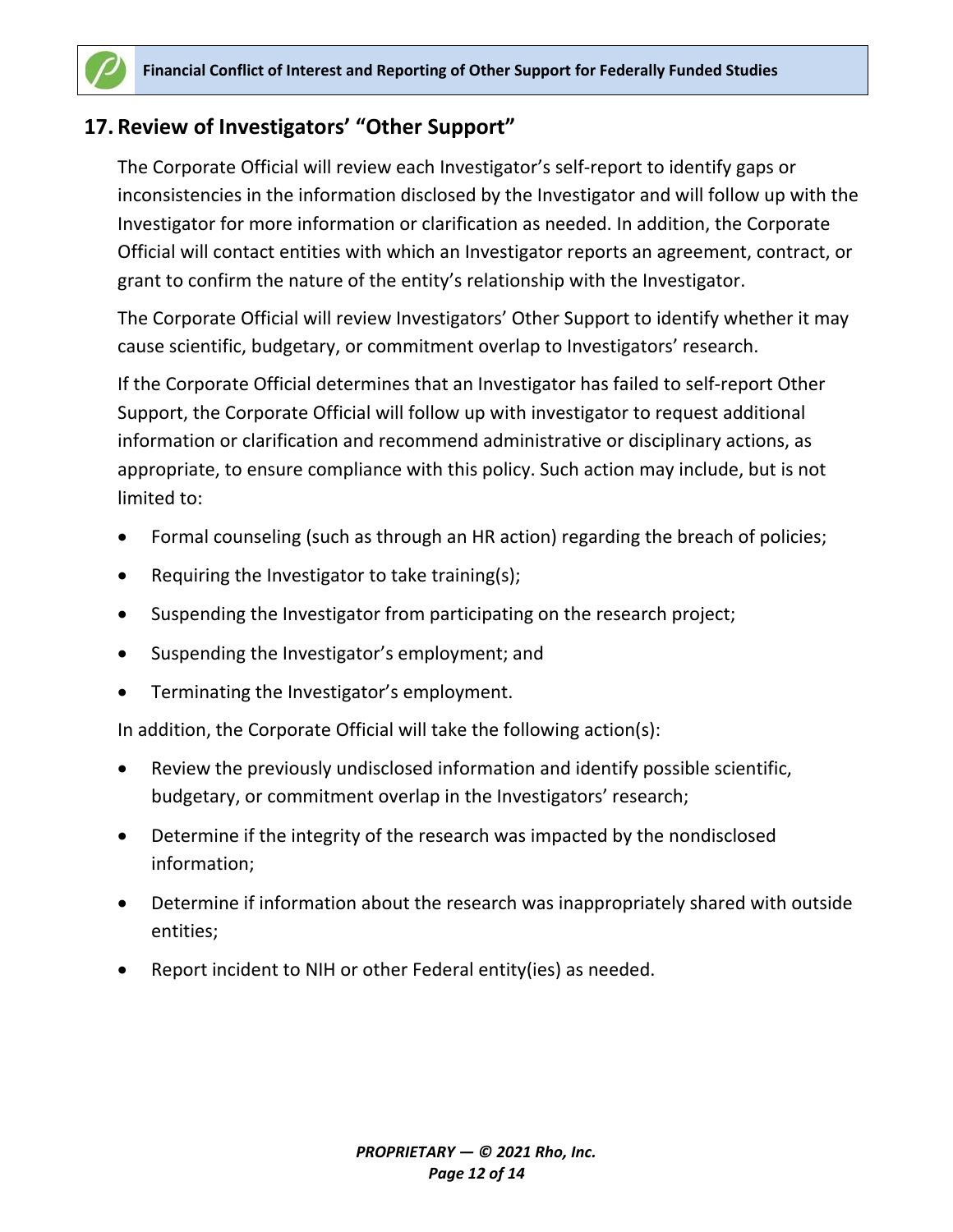

## **18. Foreign Components**

NIH requires award recipients to determine whether activities it supports include a foreign component, defined as the existence of any "significant scientific element or segment of a project" outside of the United States. This includes:

- 1. Performance of work by a researcher or recipient in a foreign location, whether or not NIH grant funds are expended; and/or
- 2. Performance of work by a researcher in a foreign location employed or paid for by a foreign organization, whether or not NIH grant funds are expended.

If Rho determines that a portion of the project will be conducted outside of the United States, Rho will review the foreign activities to determine if they are considered significant. Rho, consistent with NIH policy, will obtain approval from NIH prior to adding a foreign component to an ongoing NIH grant.

If an activity does not meet the definition of foreign component because all research is being conducted within the United States, but there is a non-U.S. resource that supports the research of an Investigator and/or researcher, Rho will report the support as Other Support.

## **19. Public Accessibility**

This policy is publicly accessible on Rho's website, available at [https://www.rhoworld.com/wp-content/uploads/FICOI-Policy-Rho.pdf.](https://www.rhoworld.com/wp-content/uploads/FICOI-Policy-Rho.pdf)

Information concerning identified financial conflicts of interest held by senior/key personnel will be made publicly accessible via written response (within 5 business days of a request) prior to Rho's expenditure of any funds under a PHS-funded research project. Publicly accessible information concerning identified financial conflicts includes:

- the Investigator's name;
- the Investigator's title and role with respect to the research project;
- the name of the entity in which the significant financial interest is held;
- the nature of the significant financial interest; and
- the approximate dollar value of the significant financial interest or a statement that the interest is one whose value cannot be readily determined through reference to public prices or other reasonable measures of fair market value.

*PROPRIETARY — © 2021 Rho, Inc. Page 13 of 14*